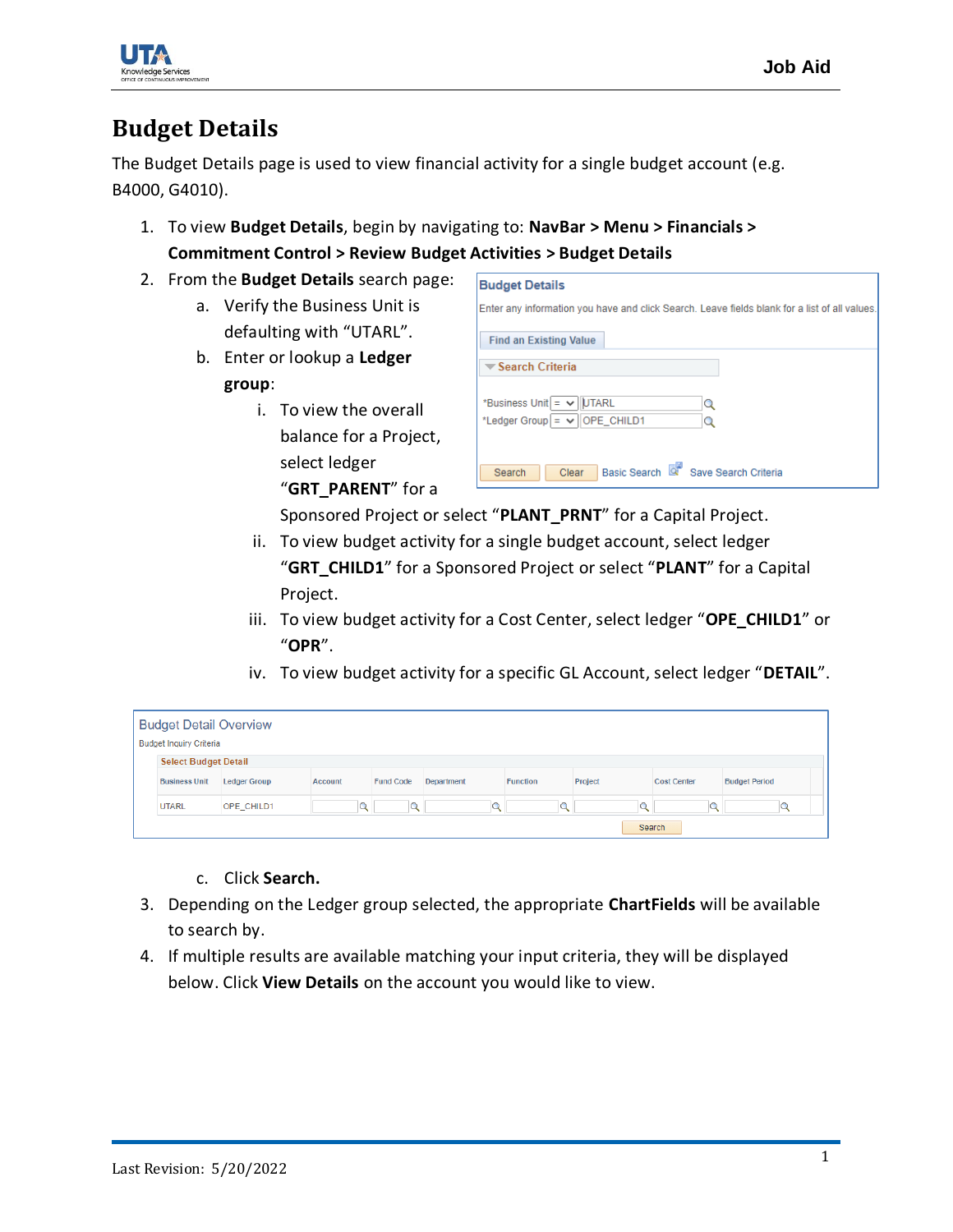| <b>Budget Inquiry Criteria</b> |                     |                |                  |                            |                 |          |                    |                                   |                         |
|--------------------------------|---------------------|----------------|------------------|----------------------------|-----------------|----------|--------------------|-----------------------------------|-------------------------|
| <b>Select Budget Detail</b>    |                     |                |                  |                            |                 |          |                    |                                   |                         |
| <b>Business Unit</b>           | <b>Ledger Group</b> | <b>Account</b> | <b>Fund Code</b> | Department                 | <b>Function</b> | Project  | <b>Cost Center</b> | <b>Budget Period</b>              |                         |
| <b>UTARL</b>                   | OPE CHILD1          | $\mathbf{Q}$   |                  | Q 320000<br>$\overline{Q}$ | Q               | $\alpha$ |                    | $Q$ 2022<br>$\overline{Q}$        |                         |
| <b>Budget Details</b>          |                     |                |                  |                            |                 |          | Search             | Personalize   Find   View All   2 | First 4 1-2 of 2 1 Last |
| <b>Business Unit</b>           | <b>Ledger Group</b> | <b>Account</b> | <b>Fund Code</b> | Department                 | <b>Function</b> | Project  | <b>Cost Center</b> | Budget Period - View Details      |                         |
| <b>UTARL</b>                   | OPE_CHILD1          | B4000          | 3140             | 320000                     | 700             |          | 310083             | 2022                              | <b>View Details</b>     |
|                                | OPE_CHILD1          | B4000          | 3140             | 320000                     | 100             |          | 310086             | 2022                              | <b>View Details</b>     |

5. The **Commitment Control Budget Details** page is displayed. This page provides a summary of budget information for a specific Cost Center or Project. The header section contains the ledger group, budget account, and the chartfield values that you are currently viewing. Balances are updated as soon as transactions receive a "Valid" budget check.

|                          | <b>Commitment Control Budget Details</b>          |                |      |                                  |                          |                 |                            |                      |                                                |                        |
|--------------------------|---------------------------------------------------|----------------|------|----------------------------------|--------------------------|-----------------|----------------------------|----------------------|------------------------------------------------|------------------------|
| <b>Business Unit</b>     | <b>Ledger Group</b>                               | <b>Account</b> | Fund | Dept                             | <b>Cost Center</b>       | <b>Function</b> | Project                    | <b>Budget Period</b> |                                                |                        |
| <b>UTARL</b>             | OPE CHILD1                                        | B4000          | 2100 | 315205                           | 200235                   | 800             |                            | 2021                 |                                                |                        |
| <b>Display Chart</b>     | $\mathbf{G}$                                      |                |      | Previous                         | <b>Next</b>              |                 | Return to Inquiry Criteria |                      |                                                |                        |
| <b>Ledger Amounts</b>    |                                                   |                |      |                                  |                          |                 |                            |                      |                                                |                        |
| <b>Budget:</b>           |                                                   |                |      |                                  |                          | $0.00$ USD      | չ                          | $\leftrightarrow$    | <b>Attributes</b>                              | 100<br><b>Max Rows</b> |
| Expense:                 |                                                   |                |      |                                  | 7,200,00 USD             |                 | չ                          | $\leftrightarrow$    | Parent / Children<br><b>Associated Budgets</b> |                        |
| <b>Encumbrance:</b>      |                                                   |                |      |                                  | 4,000.00 USD             |                 | ای                         | $\leftrightarrow$    |                                                |                        |
| <b>Pre-Encumbrance:</b>  |                                                   |                |      |                                  | 1,600,00 USD             |                 | ◈                          | $\leftrightarrow$    |                                                |                        |
|                          |                                                   |                |      |                                  |                          |                 |                            |                      |                                                |                        |
| <b>Available Budget</b>  | <b>Associate Revenue</b>                          |                |      | 0.00                             | <b>USD</b>               |                 |                            |                      |                                                |                        |
|                          |                                                   |                |      |                                  |                          |                 | (0%)量<br>Percent           | Forecasts            |                                                |                        |
|                          | <b>Without Tolerance</b><br><b>With Tolerance</b> |                |      | $-12,800.00$ 届<br>$-12,800.00$ 届 | <b>USD</b><br><b>USD</b> |                 |                            |                      |                                                |                        |
|                          |                                                   |                |      |                                  |                          |                 | (0%)局<br><b>Percent</b>    |                      |                                                |                        |
| <b>Budget Exceptions</b> |                                                   |                |      |                                  |                          |                 |                            |                      |                                                |                        |
|                          | <b>Exception Errors</b>                           | $\mathbf 0$    |      | <b>Exception Warnings</b>        | $\mathbf 0$              |                 | <b>Budget Exceptions</b>   |                      |                                                |                        |
| Return to Search<br>ಡ್   | $\equiv$ Notify                                   |                |      |                                  |                          |                 |                            |                      |                                                |                        |

- 6. The **Ledger Amounts** section contains:
	- a. Total amount budgeted for the Cost Center or Project
	- b. Total Expenses charged against the budget (e.g. AP Vouchers, Expense Reports, Journals)
	- c. Total Encumbrances charged against the budget (e.g. Purchase Orders and Travel Authorizations)

edge Services